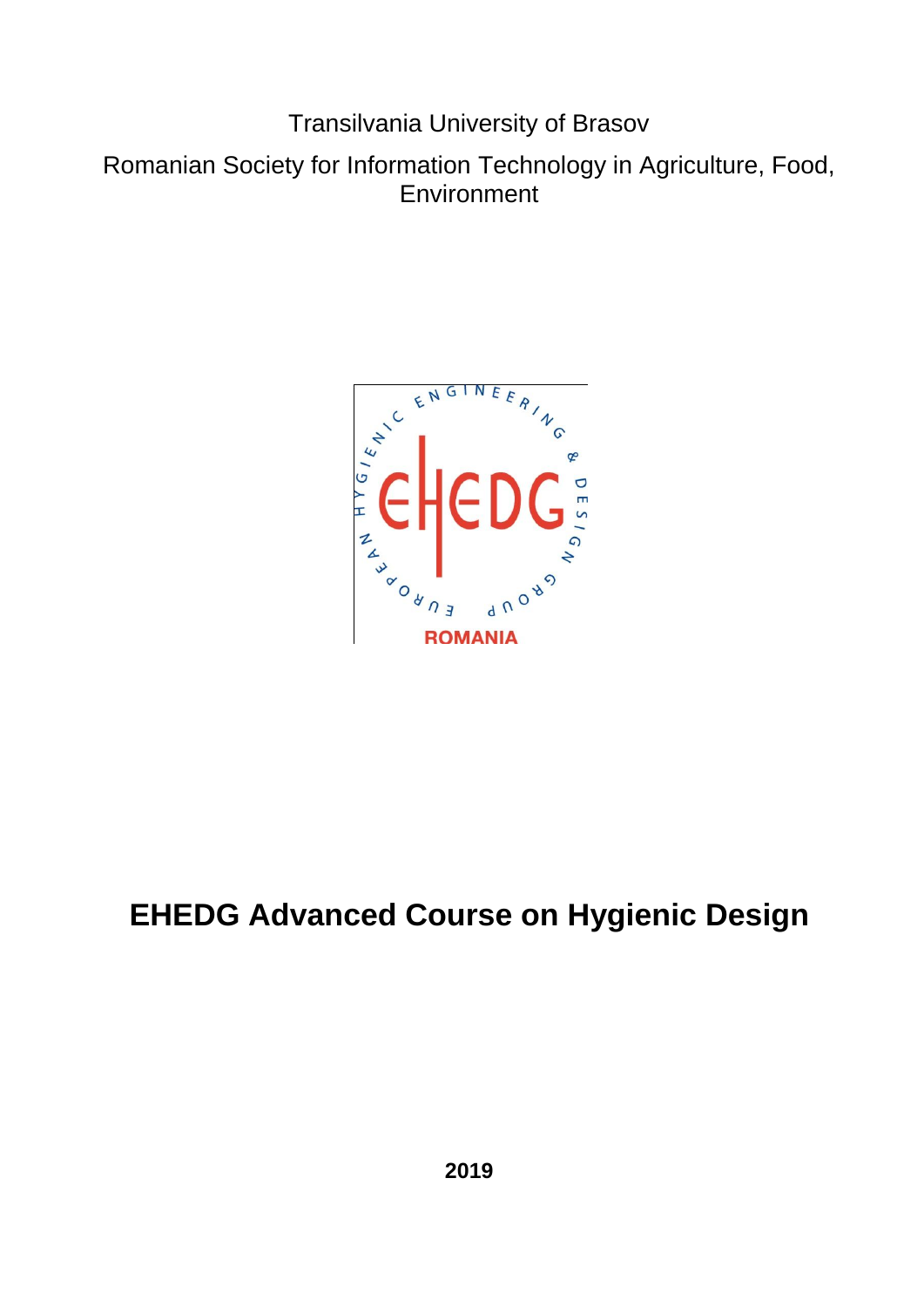**Organizer:** EHEDG Romania [http://ehedg.org](http://ehedg.org/) 

**Date:** 3-5 of July 2019

**Place of Training**: Brasov, Romania, Transilvania University of Brasov, Research Institute, L2 Hall

#### **Target groups and their acquired competencies:**

#### **1. Designers (from technical engineering, process development and quality assurance)**

After completion of this course, the qualified participant should be able to discharge successfully the role of sole responsible expert in hygienic design for design, construction or operational teams involved with food machinery or food processing.

#### **2. Management, Marketing and Sales Staff (from design and mechanical engineering companies as well as from the food industry)**

After completion of this course, the qualified participant should be able to discharge successfully the role of executive manager or marketing or sales professional in an organization involved in designing, installing, maintaining or operating and cleaning food machinery or food processes and systems in such a way that hygienic safety is established and maintained.

Sales and marketing professionals need sufficient knowledge of hygienic design to assure that sale and development of existing or new products comply with the above requirements.

#### **3. Operators, Maintainers, Installers and Cleaners**

After completion of this course, the qualified participant should be competent to: operate, maintain, install and clean food machinery or processes in such a way that its hygienic safety is established and maintained, provided the general training is complete.

(NOTE: This group also includes welders, fitters, mechanics, IT specialists, electricians and technicians that maintain, modify or build hygienic systems)

#### **4. Auditors, Inspectors, Testers, Consultants and Certifiers**

After completion of this course, the qualified participant should be competent to verify or test the conformance of hygienic equipment and associated systems and documentation to European Directives and standards, including the EHEDG Document No. 8.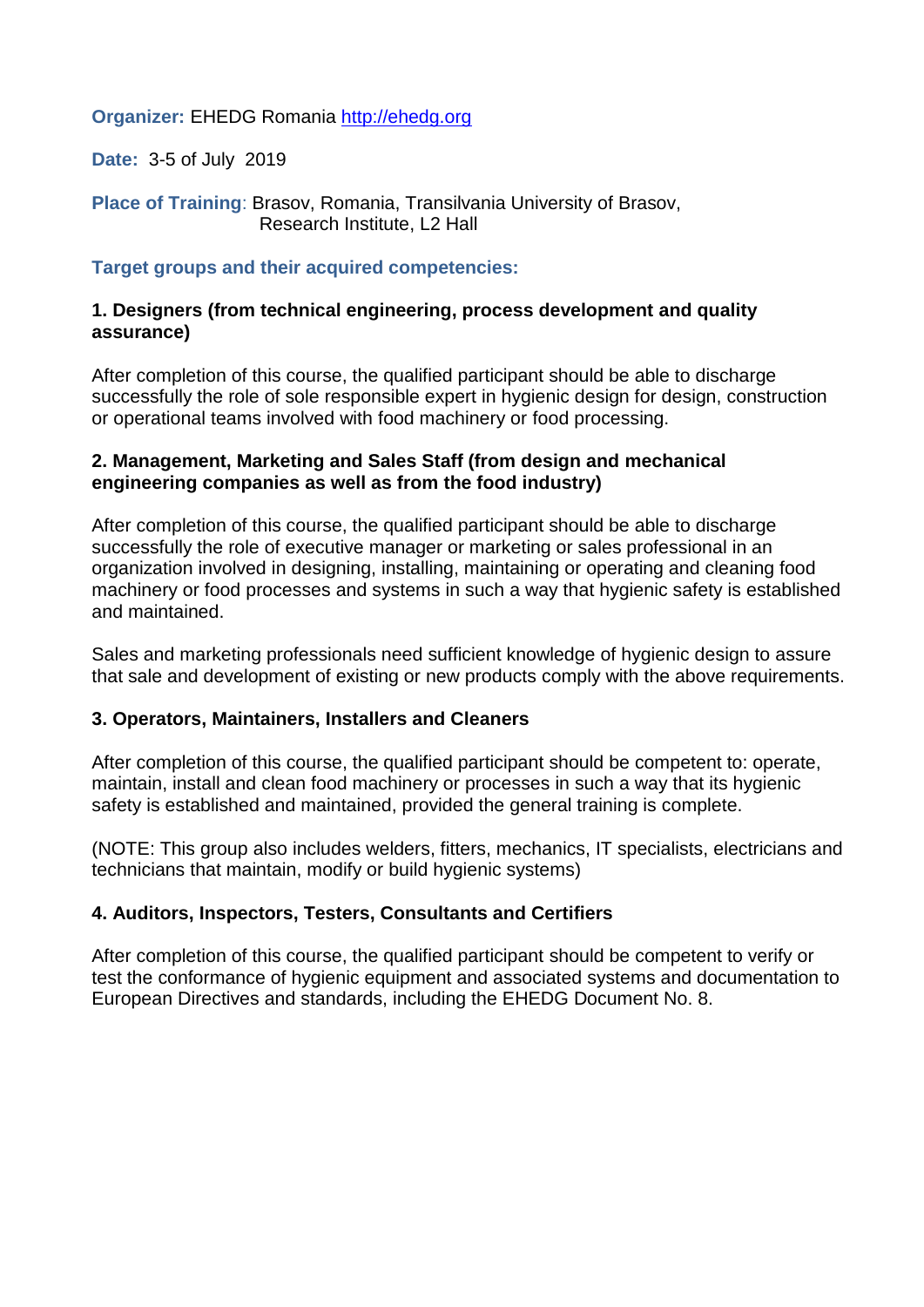## **SCHEDULE:**

| Day 1 - 3.07    | <b>Topic</b>                   | <b>Lecturer</b>      |
|-----------------|--------------------------------|----------------------|
| $9:00 - 9:15$   | Welcome; Introduction speakers | Gaceu Liviu          |
|                 | panel; participants; program   | Mark, Miomir         |
| 9:15-10:00      | Introduction in H@D            | <b>Miomir Niksic</b> |
| $10:00 - 11:15$ | <b>Legal Requirements</b>      | Mark Shamtsyan       |
| $11:15 - 11:30$ | Coffee break                   |                      |
| $11:30 - 13:00$ | Hazards in hygienic processing | <b>Miomir Niksic</b> |
| $13:00 - 14:00$ | Lunch                          |                      |
| $14:00 - 15:30$ | Hygienic design criteria       | <b>Miomir Niksic</b> |
| 15:30 - 16:30   | Material of construction       | Mark Shamtsyan       |
| 16:30           | Round up, Case study           | all                  |

| Day 2 - 4.07    | <b>Topic</b>                        |                      |
|-----------------|-------------------------------------|----------------------|
| $9:30 - 10:15$  | Welding stainless steel             | <b>Miomir Niksic</b> |
| $10:15 - 11:00$ | Static seals and couplings          | Mark Shamtsyan       |
| $11:00 - 11:30$ | Coffee break                        |                      |
| $11:30 - 13:00$ | Cleaning and disinfection           | <b>Miomir Niksic</b> |
| 13:00 - 14:00   | Lunch                               |                      |
| 14:00 - 15:00   | Valves                              | Mark Shamtsyan       |
| 15:00 - 15:45   | Pumps and homogenizers              | Mark Shamtsyan       |
| 15:45 - 16:30   | Building and process layout         | <b>Miomir Niksic</b> |
| 16:30           | Instruction for the test, Round up, | all                  |
|                 | Case study                          |                      |

| Day 3 - 5.07    | Topic                                 |                      |
|-----------------|---------------------------------------|----------------------|
| $9:30 - 10:30$  | Installation and maintenance.         | Mark Shamtsyan       |
|                 | Lubricants                            |                      |
| $10:30 - 11:15$ | Verification of hygienic design. Test | <b>Miomir Niksic</b> |
|                 | methods. Certification                |                      |
| $11:15 - 11:30$ | <b>Break</b>                          |                      |
| 11:30-12:30     | <b>TEST</b>                           | all                  |
| 13:30           | Announcing test results               | all                  |

**TRAINING LANGUAGE** will be mainly English, but the ppts will be also available in romanian)

### **TRAINERS**

**Mark Shamsyan** and **Miomir Nikšić** are trainers EHEDG-acredited and authorized. They are authorized to teach and impart know-how based on the EHEDG guideline portfolio.

## **CERTIFIED COURSE ATTENDEES**

A "Successful Completion of the EHEDG Advanced Course on Hygienic Design" certificate will be delivered to those participants who successfully passed the exam. Apart from that, they individuals will be offered with the possibility of their name being published on the EHEDG website. An